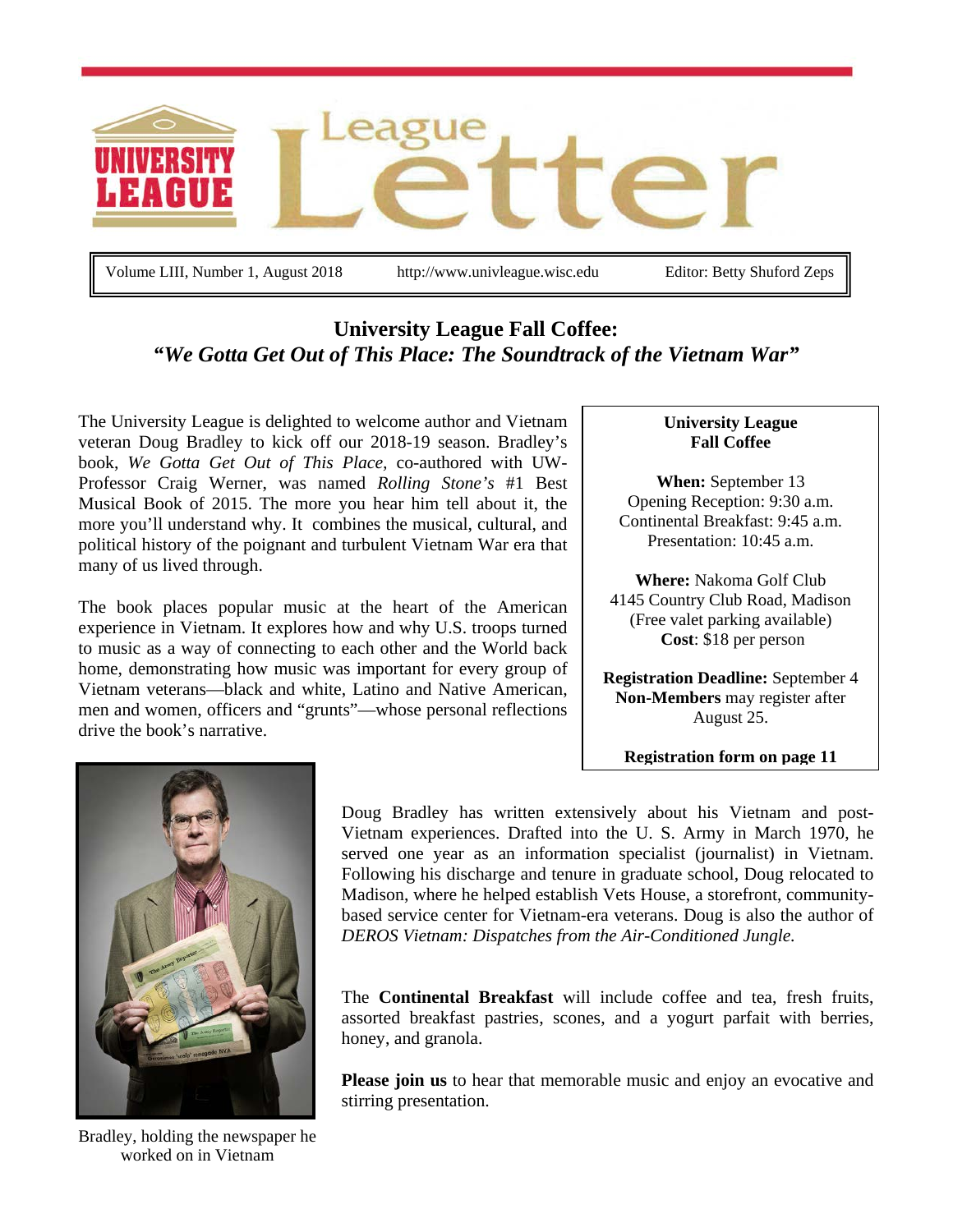## **FROM THE PRESIDENT'S DESK**



Welcome to the  $118<sup>th</sup>$  year of University League! As we stay true to our mission of scholarship, service and friendship, 2018-2019 will be rewarding for members and the UW-Madison community we serve. Thank you to all who promptly returned your Pay-In-May forms and a special thank you to those of you who included a scholarship donation along with your membership dues.

**Our Programs.** The Program Committee has created a wonderful Calendar of Events for 2018-2019 providing us with historical perspective, fine arts, literature, horticulture and humor. Included in your new Yearbook mailing envelope is the 2018-2019 Calendar of Events bookmark. If you received one at the Annual Meeting Luncheon in May, please reach out to a prospective member and share the additional bookmark with them.

The first of our five programs for this year took place on June 27<sup>th</sup>. You can read more about the excursion to the Hoard Historical Museum and Jefferson County Indian Mounds and Trail Park on page 3. Our next event is the Fall Coffee on Thursday, September 13<sup>th</sup>. Complete information about this event and the Registration Form may be found on pages 1 and 11 of this newsletter. Send in your registration today and invite a friend. You won't want to miss Doug Bradley's presentation on the importance of popular music during the Vietnam War.

**Update on Technology.** In 2015, the Board of Directors established a Five-year Strategic Plan to study the operations of University League and recommend positive changes. One of the goals was to establish a Technology Committee to evaluate options for modernizing our website to make it easier to update and perhaps, in the long run, to support interactive features. Over the past two years, the Technology Committee reviewed the feasibility and options provided to us by UW-DoIT, which hosts and supports the platform for University League, and outside vendors.

In the fall of 2017, all options were discussed with the Board and it was decided to continue with UW-DoIT. The Technology Committee and especially Brook Soltvedt and Sharon Nellis have been working to prepare the new website for 2018-2019. Bill Zarnstorff, our webmaster for many years, has updated the Membership and Scholarship pages of the current website during the transition. We wanted information to continue to be available to our membership and prospective members during this transition. We thank him for his time and long service as webmaster to University League. It is our hope that by the time you receive this newsletter, the University League website, univleague.wisc.edu, will present itself with a new look. Joan Leffler, the University League Secretary, will send an email to the entire membership once our new site becomes "live."

We hope that you will find that the League Letter, Yearbook and University League website provide user-friendly means of staying informed and keeping in touch with one another. We welcome your comments, questions and feedback.

> *Adelante (Forward),* Theresa Calderon

## **IN MEMORIAM**

Collin Schroeder, husband of past President (1978-79) Margaret Schroeder and University League member, passed away on June 26, 2017. Collin will be remembered as the developer, along with Dr. Karl Link, of Coumadin, widely used to treat strokes. For 23 years, he was head of Research and Development for W.A.R.F., where he did other contract research. After retiring from W.A.R.F., he formed his own lab where he worked until age 82. The League sends its sympathy and condolences to Margaret and Collin's family.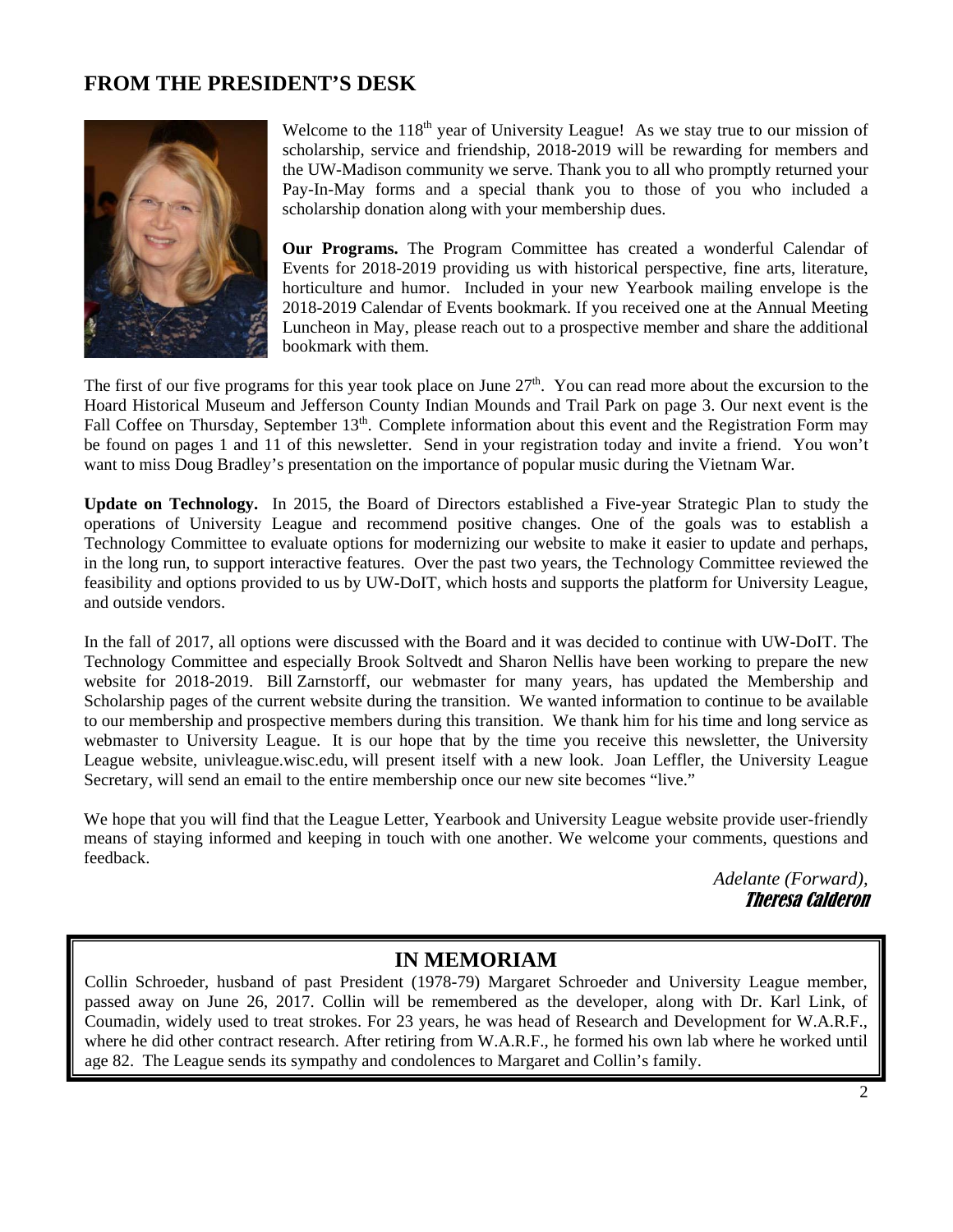### **LEAGUE EVENTS, May and June – Joan Hall**

#### "**A Message in the Music**"



Before the League's annual meeting, members and guests at the May 9 Spring Luncheon were treated to a delightful presentation by athlete/fire fighter/administrator/musician Leotha Stanley. Stanley briefly outlined the path that led him to concentrate on music in Madison, where he coordinates the music for the Martin Luther King, Jr. Holiday observance, brings gospel carols to the Madison Symphony Orchestra's Holiday Concert, directs choirs at Mount Zion Baptist Church, and has developed an acclaimed music program for the public schools.

Many in the audience had memories of their own children's participation in Stanley's school concerts. Designed to incorporate literacy with music, the songs he has written for middle school students include titles such as *Education is My* 

*Brain Power, Attitude Adjustment,* and *Ready, Set, Read.* Joining Leotha was his wife, Tamera, who charmed us with her singing of several of his songs.

Members were especially appreciative of Leotha's presentation, given that he interrupted a week-long seminar in Tennessee to come back to Madison to share his story with us.



#### **"Mysteries of the Mounds"**



Joan and George Hall with our bus driver

University League's summer tour, on June  $27<sup>th</sup>$ , was a bus trip to Fort Atkinson, where 56 participants enjoyed an exhibit at the Hoard Historical Museum and a field trip to explore eleven effigy mounds. Museum Director Merrilee Lee served as docent, bringing wit as well as broad knowledge to her narrative. Starting with an excellent video about southern Wisconsin mounds cultures (about which more is unknown than known), she then walked us through the museum's exhibit, which included models of mounds as well as

hundreds of artifacts, including very artistically displayed collections of arrowheads.

Climbing back on the bus, we drove past For Atkinson's famous Panther Intaglio Mound, which doesn't look like a mound at all: instead of being raised above the



Fumika Miysaki and Darlene and Norm Olson examine a bird mound

surface of the ground in the shape of a panther, it is dug into the ground in that shape. It is the only one of its type remaining in the world.

A short drive took us then to the Jefferson County Indian Mounds and Trail Park, where we could walk a pleasant trail among mounds in the shapes of cones, animals, birds, and a lizard (or is it rather a turtle?). While it would have been more convincing to see the shapes



from an airplane, we accepted the descriptions of the archeologists, who have carefully studied these puzzling remnants that have survived nearly 1,500 years.

**(Events**, continued on page 8)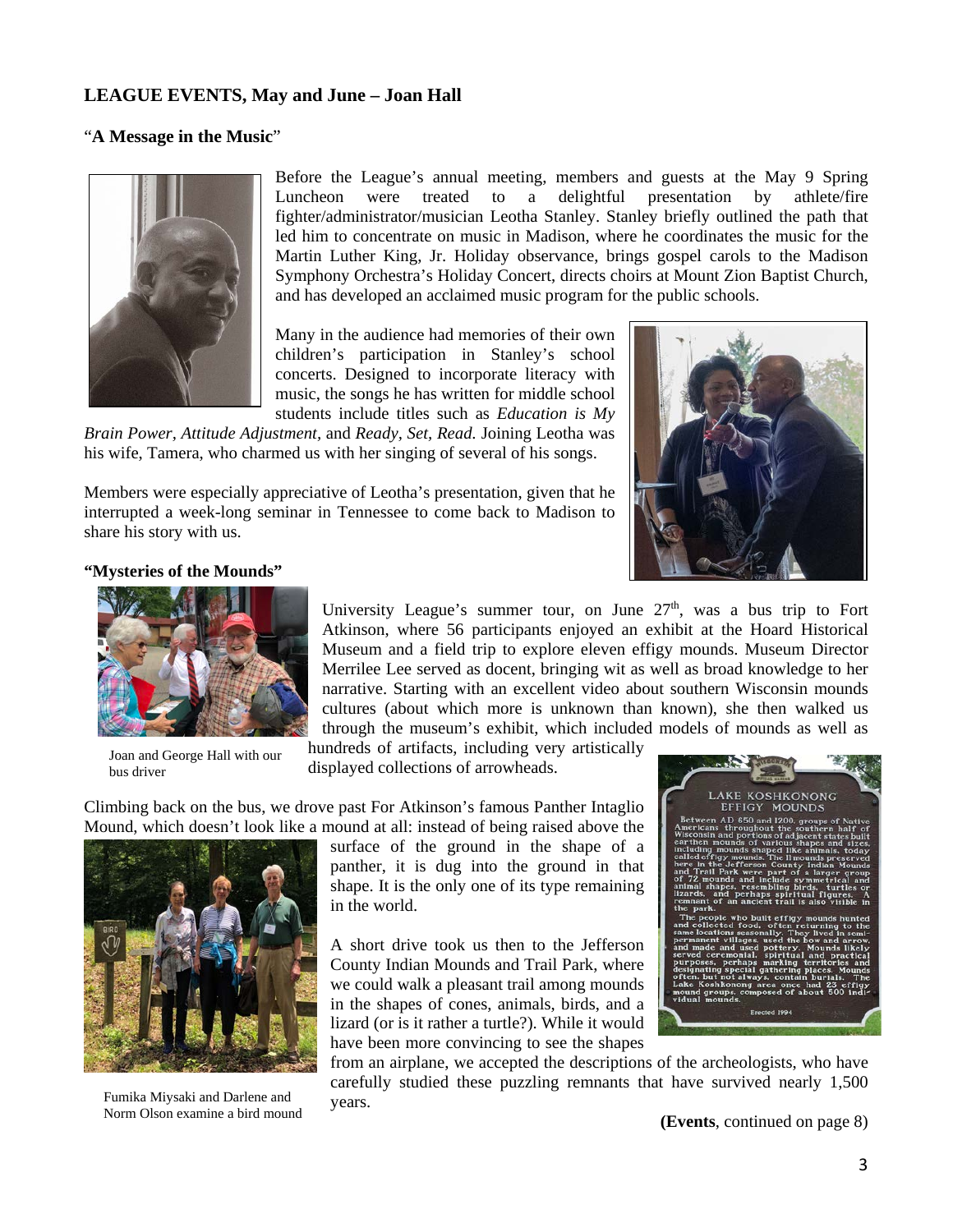# **INTEREST GROUPS' ACTIVITIES**

#### **Armchair Travelers--Mary Jo Willis**

Armchair Travelers has two programs scheduled for fall 2018. We meet at 7pm in the Nakoma Room at Oakwood West (Heritage Oaks entrance) on the first Monday evening of each month:

 •On October 1, Ken and Claudia Miska will transport you on a six-week, 10,500-mile adventure through stories, sights and sounds. Experience fighting Tasmanian Devils, the scenic fiords of Milford Sound and the rich and diverse Maori culture in New Zealand, snorkeling with sharks in Bora Bora and relaxing with a meal on the beach of a small French Polynesian Island. Ken and Claudia enjoy presenting travelogues about the 47 countries and 49 states they have visited.

 •On November 5, Charlotte Burns will be our speaker on "Beautiful Birds of Mexico." Charlotte is a member of the University League Birding group and has visited several countries to take pictures of beautiful birds. She also raises birds at home--they are delightful pets. Ask her about them!

I will announce the December program in the November League Letter. If you wish to join the Armchair Travelers or attend one of our meetings, contact me at mjwillis@wisc.edu.

A recent honor we must tell you about is that an Armchairs' member, Joan Peterson, publisher of Ginkgo Press, has won "Best in the World" honors for her culinary guidebook series, **Eat Smart**, awarded by 2018 Gourmand World Cookbook Awards at their annual awards event in Yantai, China. Congratulations, Joan!

#### **Book Discussion Group--Elisabeth de Boor**

The history of the University League Book Discussion Group reaches back to the 1950s. We meet every third Monday from 1pm-3pm, from September to April, discussing eight books. We are still honoring some traditions from the past, like starting the meeting with dessert, coffee, tea and a small selection of nuts and jelly beans. Whenever possible, we enjoy having our meetings in members' homes. Otherwise, we meet in rooms at Oakwood West. At our last meeting in May, we enjoyed a potluck luncheon together and then took care of business: voting for eight books from an array of titles suggested by the members throughout the year, plus a classic and a Wisconsin Reads book. After that we signed up for volunteer positions of host, co-



hostess, and discussion leader. Members are expected to read the book beforehand, so that all can participate in the discussion. If you would like to join us, please do. We welcome you! Contact edeboor@aol.com

These are the titles of books for the coming meetings:

"The Zookeepers wife," Diane Ackerman "German Reunification: Unfinished Business," Joyce Bromley, present! "Prairie Fires," Caroline Fraser "Ordinary Grace," W.K. Krueger. "The Other Einstein," Marie Benedict "Burial Rites," Hannah Kent "A Gentleman in Moscow," Armor Towles "Hillbilly Elegy," J.D.Vance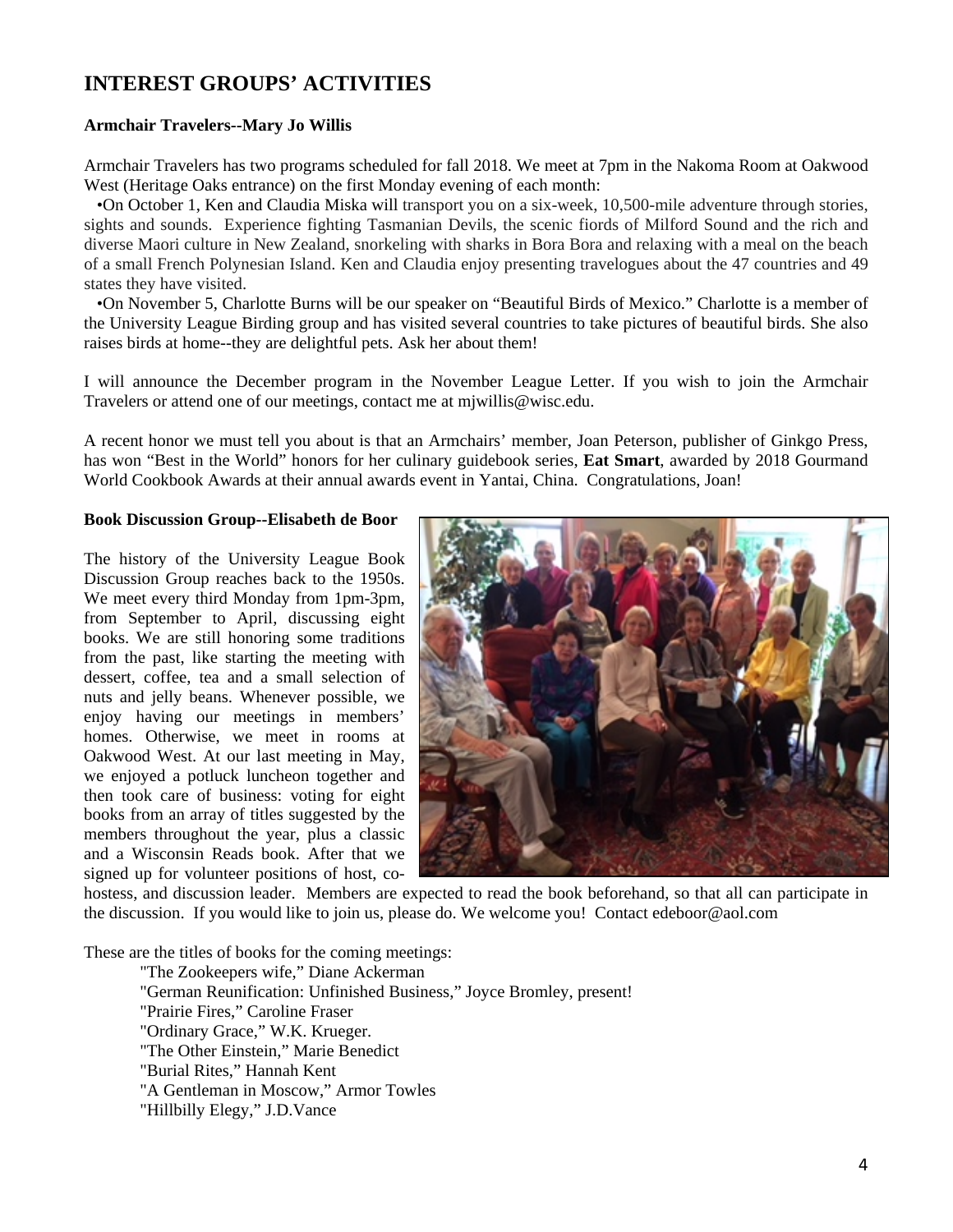#### **Book Critics Group--Kristin Brown**

For fifty years, on the second Monday of each month, a group of women have gathered to discuss books. Yes--fifty years!! The group originally began with women who had been "graduates" of the University League 1966 Newcomers Group. They met to organize in July 1969. They called themselves Book Critics, decided to meet monthly on the second Monday, September through May, and agreed to limit reading to paperbacks. They chose outstanding books and one member volunteered to lead the discussion each month. Their books have always been primarily fiction, often award winners, and frequently include a classic. At times, a guest reviewer, often from the University, was invited to participate.

Over the years just under 200 women have been part of this group. Early members who are still active include Elsie Ham, Eleanor Rodini, Polly Kuelbs and Charlotte Woods.



Seated: Taryn Resnick, Mary Gallagher, Kris Brown, Judy Nepokroeff. Standing: Jane Pizer, Renee Hoxie, Frances Johnson, Charlotte Woods, Teresa Lau, Patricia Meagher-Springer





Harriet Shetler (deceased), Mary K Moser (deceased), Elsie Ham, Evelyn Miller, Jean Frank, Eleanor Rodini

A visit to the University League Archives at Steenbock Library produced a well-kept archival record of this group. The archives include lists of most of the books read each year as well as rosters. The first book read by Book Critics was "Mr. Samuel's Planet" by Saul Bellow. The Group has remained faithful to their original preference for reading fiction, although wellwritten nonfiction books occasionally make the list.

In July 2018, members met to select the books for next year. The choice for September 10 is "Exit West" by Mohsin Hamid. This is a particularly timely novel about refugees seeking safety and stability away from their homeland. This is an evening group that begins at 7pm and ends at 9pm. We hope to have new members join us. Please call Mary Gallagher (274-2769) for directions to the first meeting.

On Sunday September 23, 2018, the Book Critics group will gather to celebrate fifty years of reading. They will meet in the Oaks Community Room at Oakwood Village West from 2pm-4:00pm. Anyone who has been or is a member of the group is invited to attend. Please contact Polly Kuelbs (770- 7590) if you have questions.

#### **Wine Divas and Dudes – Elaine Rosenblatt**

The Wine Divas & Dudes had their last meeting of the season at the Drumlin Ridge Winery in Waunakee in May. In this picture, Dave, the owner, gave some of the interest group members a tour of the facility. Everyone enjoyed the wines and will be checking the winery out again.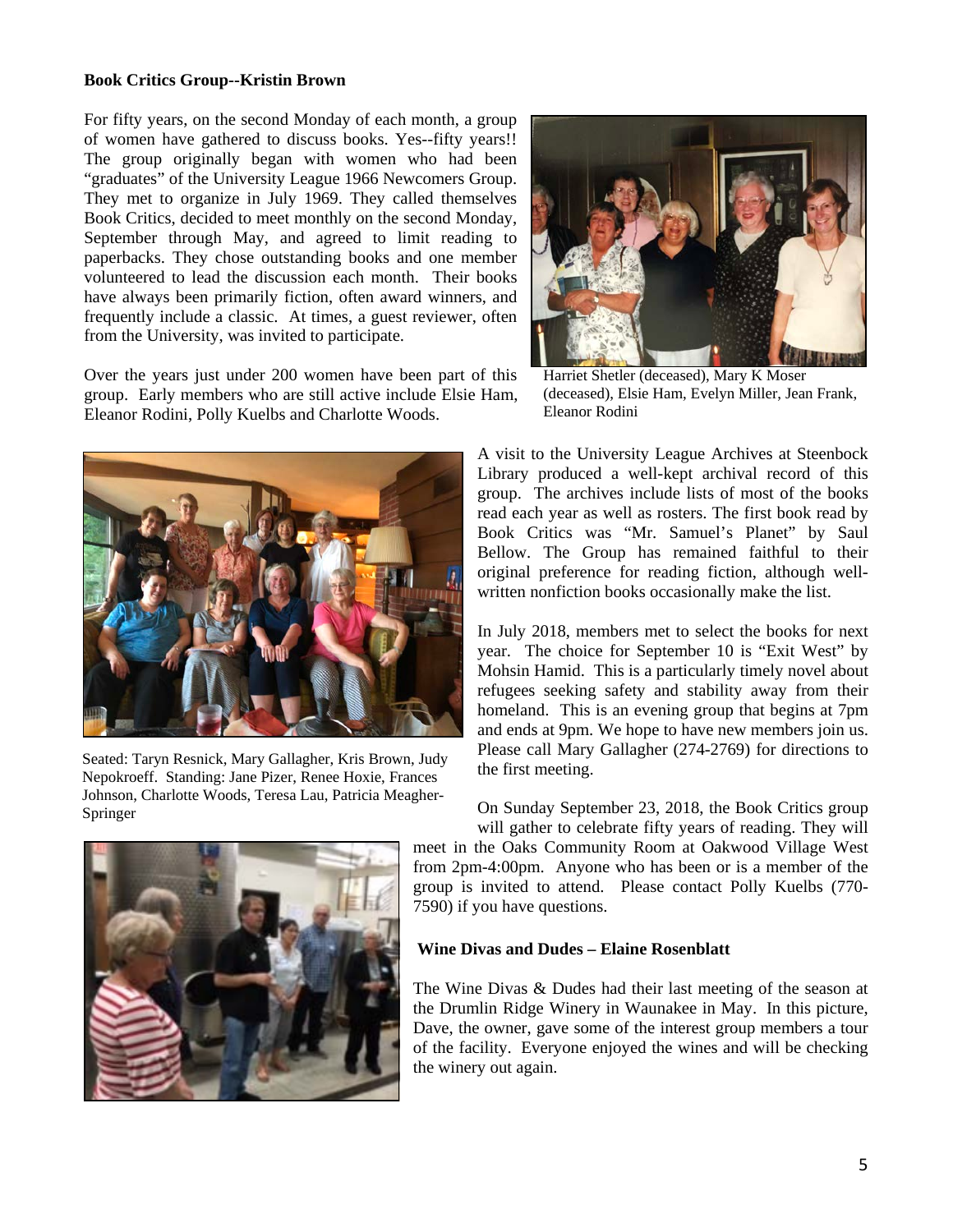The **Antiques Group** goes exploring at the Milton House



Barbara Pillinger, Bill and Barbara Vogelsang, Tour Guide, Karen Goebel, Joan Steinmetz (docent), and Judy Stang at an 1860's table

In addition to the earlier Milton House tour, the Antiques Group held a big farewell on Monday, May 21, at Franklin Grove in Attica honoring Barbara Pillinger, Norma and John Magnuson, and the Vogelsangs for their leadership. This event included a festive luncheon in The Olde Blacksmith Shop. Thank-yous were poems and personal presentations.

## **Dining Out Dinner Group--Peggy Scarpace**

On June 28, 2018, the Dining Out Dinner Group enjoyed dining at Biaggi's Italian Restaurant, followed by a large gathering for dessert and coffee at Frank and Peggy Scarpace's home. Joan Leffler provided an array of delicious desserts for all to savor. The group meets on the 4th Saturday of the month.





Bill Vogelsang. tries on a stovepipe hat for looks and size—seems to fit! Buy one at Milton House.



Bill Vogelsang wanders through an Underground Railroad tunnel at Milton House

Left to right are: Row 1: Peggy and Frank Scarpace, Charlotte Burns, Peter Weiler, Kathy Whitt, Kay Jarvis-Sladky, Fumiko Miyazaki, Priscilla Thain, LaVonn Senn, Bob Sladky, Gerald Thain. Row 2: Richard Leffler, Ed Springer, Ruth Johnson, Pat Meagher-Springer, Jim Burns, Joan Leffler, Barbara Rogers, Elizabeth Gill, Nan Baillies, Dan McMeen, and Kevin Gould.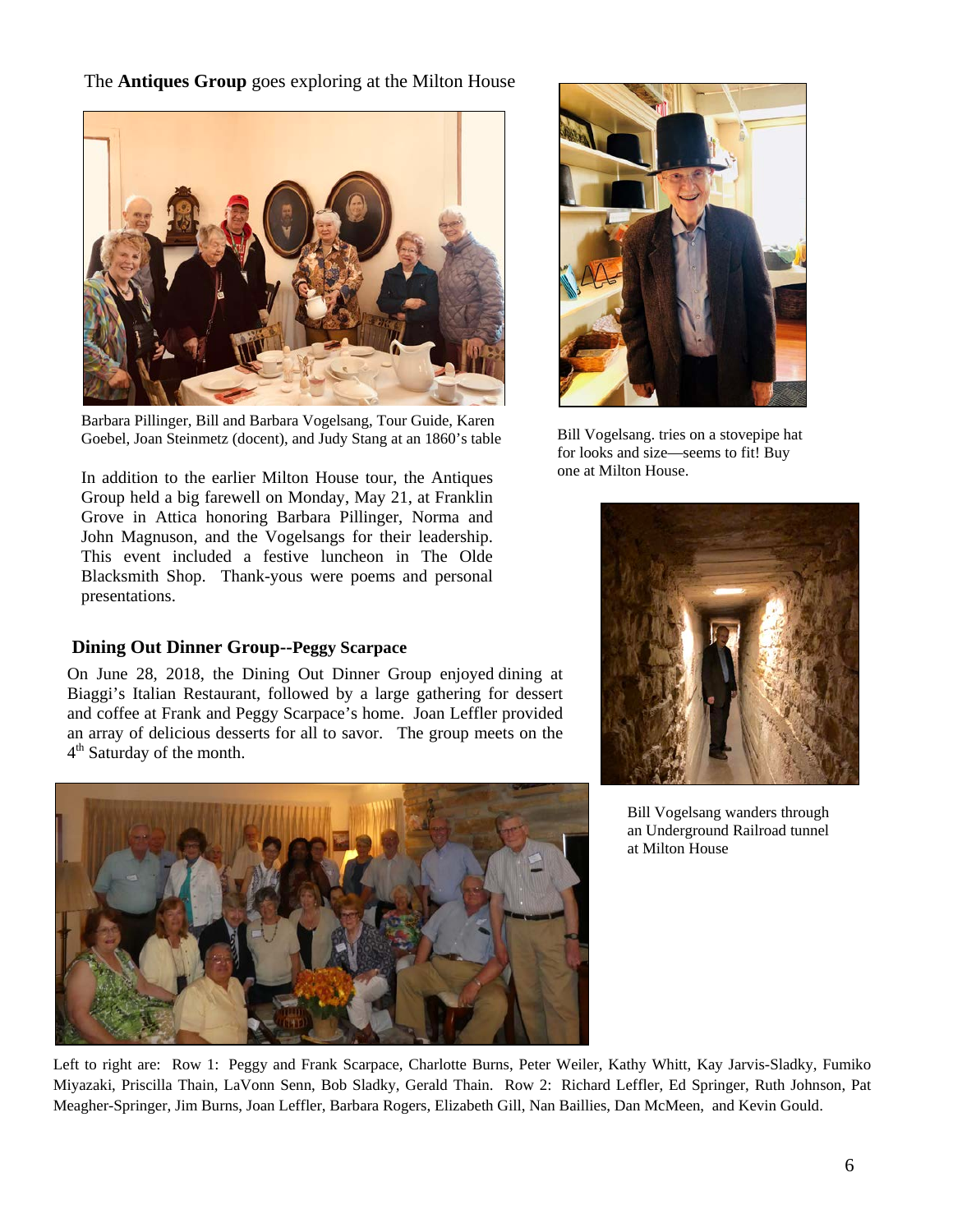## **RETURNING ADULT STUDENTS AWARDED UNIVERSITY LEAGUE SCHOLARSHIPS-- Priscilla Thain**

The University League funds two scholarships each year earmarked for returning adult students. In addition, some departments award a regular League scholarship to a returning student. The University League receives invitations to meet with these students at scholarship receptions or to meet individually with a student.

#### **Rachel Smith, awarded UL Adult Career and Special Student Services scholarship**



Rachel Smith with her award and two year old son.

Betsy Haimson and Rachel, her husband and five children with Priscilla Thain

Priscilla Thain attended the April  $24<sup>th</sup>$  reception for Outstanding Adult Students at Memorial Union, where Rachel Smith was awarded the University League scholarship. Rachel, mother of five children ages 2 to 10, is a returning adult student who began her educational career at



UW-Madison in 2003. After marrying, purchasing a home, and raising a young family, Rachel returned to the university in 2011 to continue her undergraduate study in psychology. She commuted 120 miles daily while raising her family and also working part time with autistic children. She aims to complete her degree in psychology this year. Rachel believes perseverance is vital to overcoming obstacles. She plans on giving back to her community after she graduates and hopes to work with children and families.

#### **Eric Jones, Returning Adult Student in the School of Nursing**



On April 27, Mary Jane Getlinger and Priscilla Thain were invited to meet with Eric Jones, who was awarded a University League Scholarship from the School of Nursing. Eric went back to school at age 27 and entered the UW-Madison School of Nursing after earning a 2-year undergraduate degree from Madison College. Inspired to go into Nursing after helping his mother in her struggle with diabetes and early death, he plans to go into Mental Health recovery or hematology. He has worked with outpatient surgery at UW Hospital and also at Mendota Mental Health Services, both a learning experience.

Mary Jane, Eric and Priscilla

#### **Jessica Landergott, awarded the Cynthia Holbrook Youmans University League Endowed Scholarship from Adult Career and Special Student Services**

Jessica Landergott is pursuing a second degree in physical education with a minor in health education with an adaptive concentration. After spending time as an elementary school teacher, Jessica found that she really enjoyed teaching physical education so she returned to school. She feels that being passionate about what you teach fosters an environment where students can become passionate about learning. Although taking a break from full-time teaching had its financial burdens, Jessica was willing to take the



risk in order to work in a field where she feels she truly belongs. Jessica's hard work and dedication to her education are reflected in her academic achievements.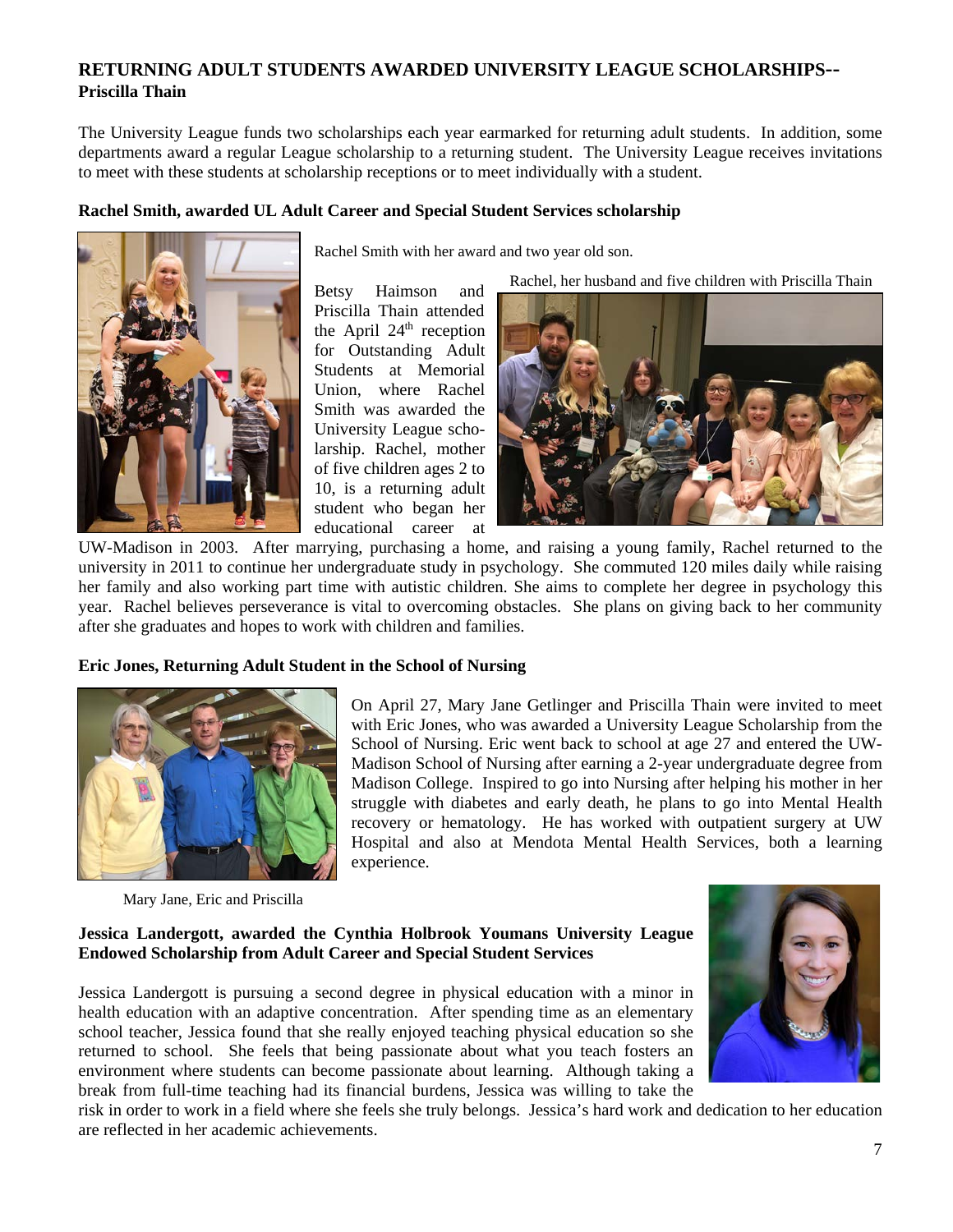(**Events**, continued from page 3)

Feeling our exertions, we eagerly headed back to Fort Atkinson, where Jamie Brock, co-owner of Brock's River Walk Tavern and Grill, had a delicious lunch waiting for us. Back on the bus thereafter, we reached home in Madison by 3:00, having learned a great deal and enjoyed pleasant company.

Pictured, left to right, are Kay Jarvis-Sladky, Ruth Burdick, Ellen Lewis, and Karen Pasch



**◊◊◊◊◊**

## **PUBLICITY? How You Can Help--Kay Jarvis-Sladky**

It can be a word-of-mouth invitation to an event, "Did you hear about the great program at the next University League meeting?" Or, it can be a mention in a familiar spot such as the *Sifter* or *Inside UW*. This year, the Publicity Committee hopes all members will help publicize our organization and its exciting activities.

**Help us** spread the word by contacting the following members:

Do you have general suggestions and ideas for **publicity content, contacts or outlets**? Kay Jarvis-Sladky (holakati2@gmail.com or 608-831-9331) Do you have a suggestion for a **good location for a poster**? Cathy Andersson **(**cathya52@gmail.com or cell 608-220-0620) Do you see a **web calendar** that doesn't have University League event on it? Jim Burns (ibjim88@yahoo.com, cell 608-695-5362 or home 608-231-1912) Do you have a bright idea for a **story for the** *League Letter*? Betty Zeps (bszeps.wisc.edu or 608-255-5252) Want some **editorial suggestions** for phrasing a press release or story? Joanne Cantor (jrcantor@wisc.edu or cell 608/347-9516). Want an **historical and/or contemporary perspective** on League? LaVonne Senn (shumiq@yahoo.com)

All press releases must by reviewed by Kay Jarvis-Sladky before publication.

We have a great program for this year. Let's not hide our light under a bushel. You can be part of this collaboration and share in our success.

**◊◊◊◊◊**

Picture Credits:

George Hall: Page 3, Leotha and Tamara Stanley Peggy Wiederholt: Page 3, Hoard Museum Elaine Rosenblatt: Page 5, Wine Divas & Dudes Kay Jarvis-Sladky: Page 6, Milton House Karen Goebel: Page 6, Milton House Other pictures were submitted by the Interest Group leaders, members and the speaker, Doug Bradley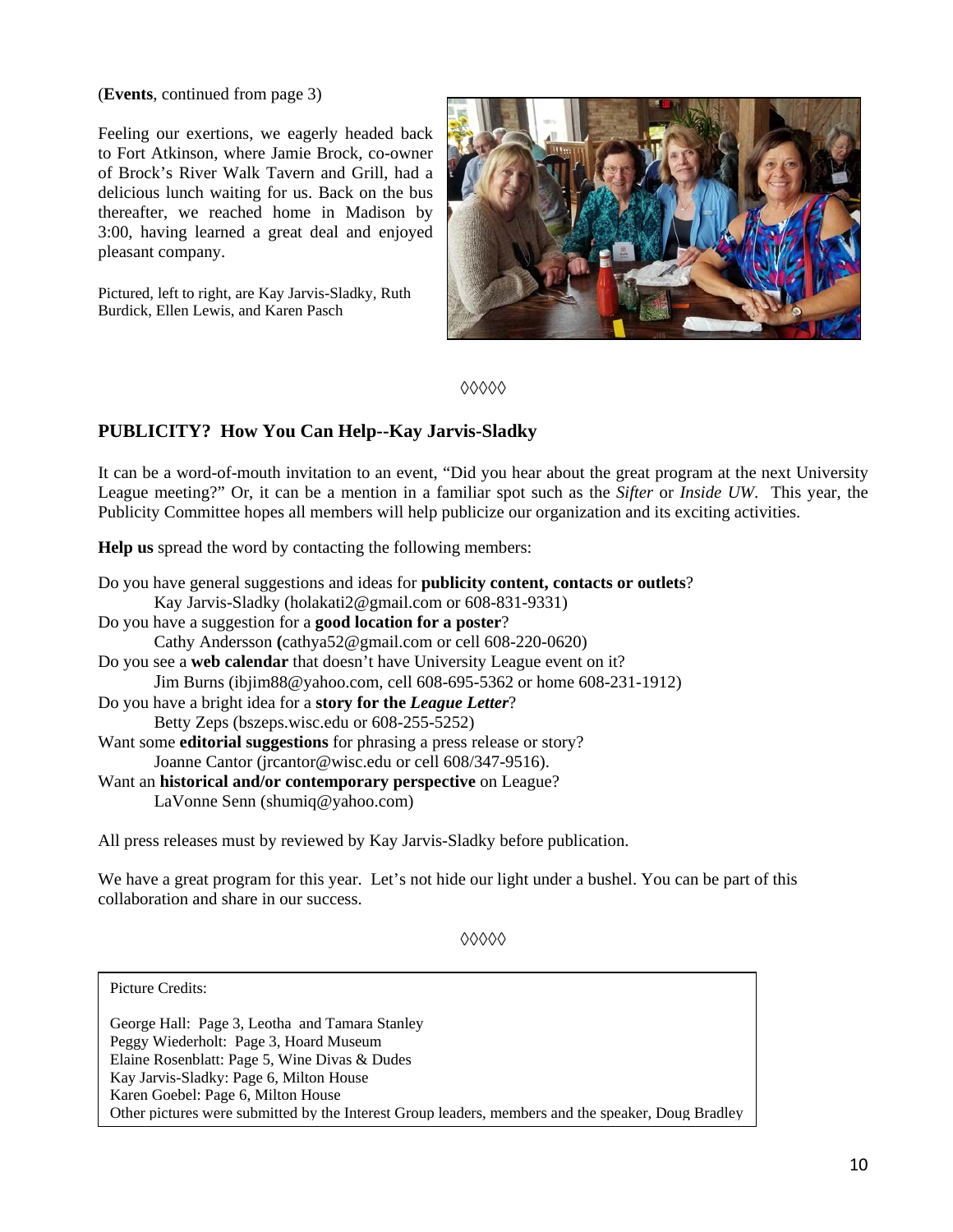| <b>University League Fall Coffee</b><br>Thursday, September 13, 2018, 9:30 a.m.<br><b>Nakoma Golf Club</b>                                                                                                                                                                          |                             |  |
|-------------------------------------------------------------------------------------------------------------------------------------------------------------------------------------------------------------------------------------------------------------------------------------|-----------------------------|--|
| Program: "We Gotta Get Out of This Place" by Doug Bradley<br>[University League members and their guests have preference until August 25; then reservations open to all.]                                                                                                           |                             |  |
| Reservations deadline: Tuesday, Sept. 4, 2018* (No refunds after this date)                                                                                                                                                                                                         |                             |  |
|                                                                                                                                                                                                                                                                                     |                             |  |
|                                                                                                                                                                                                                                                                                     |                             |  |
|                                                                                                                                                                                                                                                                                     |                             |  |
|                                                                                                                                                                                                                                                                                     |                             |  |
| $\equiv$ Reservation(s) @ \$18<br>$=$                                                                                                                                                                                                                                               | $\mathbb{S}$                |  |
| For donations "In Honor of" or "In Memory of" someone, please circle IMO or IHO and provide this information.                                                                                                                                                                       |                             |  |
|                                                                                                                                                                                                                                                                                     | $\frac{\text{S}}{\text{S}}$ |  |
| (\$100 minimum for these donations)                                                                                                                                                                                                                                                 | $\frac{1}{2}$               |  |
|                                                                                                                                                                                                                                                                                     |                             |  |
| (For IMO, please indicate next of kin and address so that your gift can be acknowledged.)                                                                                                                                                                                           |                             |  |
| <b>TOTAL ENCLOSED:</b>                                                                                                                                                                                                                                                              | S.                          |  |
| Menu: Continental breakfast: choices available. See page 1.                                                                                                                                                                                                                         |                             |  |
|                                                                                                                                                                                                                                                                                     |                             |  |
| Make Checks payable to The University League, Inc.<br>Mail to: The University League, Inc., P.O. Box 5064, Madison, WI 53705-0064<br>*To guarantee your reservation, we must have your check and registration form in hand<br>by Sept. 4. Questions? Call Linda Harvey at 271-6488. |                             |  |